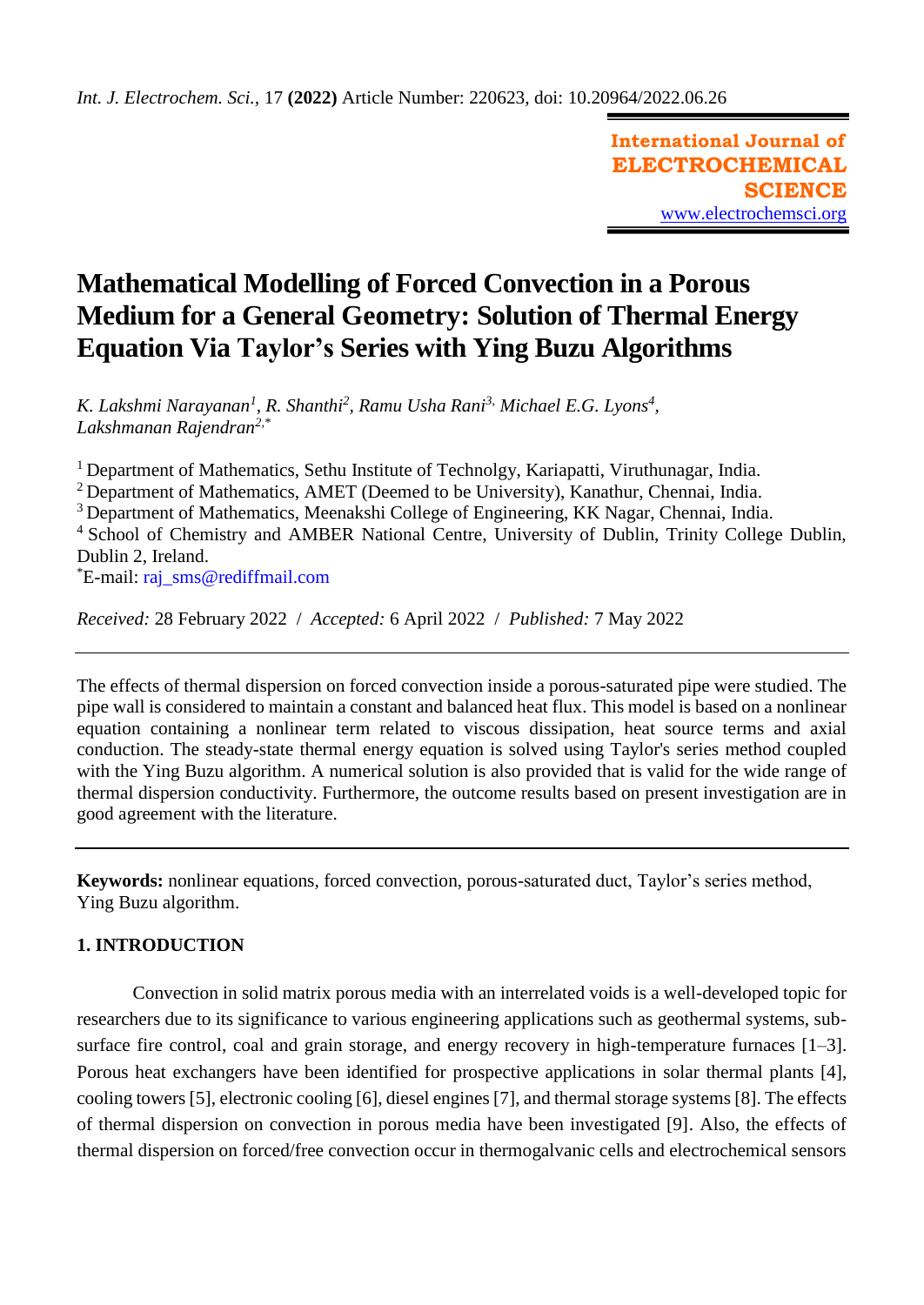[10], cooling of a lithium-ion battery[11], electrochemical cells and its application to redox flow batteries<sup>[12]</sup> land continuous electrochemical heat engines<sup>[13]</sup>.

Convective diffusion processes are very important in electrochemistry, especially when these processes occur in porous media. Hence in the present paper, we examine the situation of forced convection in the absence of diffusive mass transport in a porous medium to obtain further insight into this complex problem. However, no analytical solution with inertia and convective term effects incorporated in the fully developed momentum transfer equation in porous media has been described in the literature.

However, an analytical solution to the temperature distribution can be obtained using functions of the log, hyperbolic, polylogarithms, and elliptic with imaginary arguments [9, 14], which are however too complicated in engineering applications. For non-Darcy flow issues, numerical simulations using Matlab have been employed primarily in the literature [15-18]. Hunt et al. [19] and Lemos et al. 20] investigated non-Darcian forced convection flow and heat transfer in high-porosity fibrous media and compared their results with experimental data.. The influence of thermal dispersion in periodic porous media consisting of an inline array of rectangular rods was computationally studied by Ozgumus and Mobedi [ 21,22].

Very recently, Abbasbandy et al. [ 23] obtained an exact analytical solution of some nonlinear equations arising from heat transfer problems which were expressed in complicated implicit form. Hooman et al, [ 24] presented an asymptotic solution of this problem for limiting cases. In this paper we have obtained an analytical expression for velocity filtration using the Taylors series method. The analytical results are compared with numerical results and satisfactory agreement is observed.

# **2. MATHEMATICAL FORMULATION OF THE PROBLEM**

A unidirectional flow exists in the  $x^*$ - direction inside a channel with impermeable walls at  $y^*$ = H for the fully developed parallel flow across a horizontal channel, as shown in Fig. 1. The heat flux at the tube wall remains constant at q". The momentum equation of Brinkman–Forchheimer is

$$
\mu_{eff}\left(\frac{d^2u^*(r^*)}{dr^{*2}}+\frac{n}{r^*}\frac{du^*(r^*)}{dr^*}\right)-\frac{\mu}{k}u^*(r)-\frac{C_F\rho u^*(r^*)^2}{\sqrt{k}}+G=0 \quad (1)
$$

where  $\mu_{eff}$  is an effective viscosity,  $\mu$  represents fluid viscosity, k denotes permeability,  $\rho$ stands for fluid density,  $C_F$  represents the inertial coefficient, and  $G$  denotes the negative of the applied pressure gradient. For planar, cylindrical, and spherical tubes, n=0,1,2 is also valid. The dimensionless variables are defined as follows:

$$
\chi = \frac{x^*}{P e R}, r = \frac{r^*}{R}, u = \frac{\mu u^*}{G R^2}
$$
 (2)

where  $P_e = \frac{\rho c_p R U}{k}$  $\frac{\partial h}{\partial k}$  is Peclet number. Now, the Eqn. (1) can be written in dimensionless form as

follows:

$$
M\left(\frac{d^2u(r)}{dr^2} + \frac{n}{r}\frac{du(r)}{dr}\right) - \frac{u(r)}{D_a} - \frac{MFu(r)^2}{\sqrt{D_a}} + 1 = 0
$$
 (3)

where the viscosity ratio  $(M)$ , the Darcy number  $(D_a)$ , and Forchheimer number  $(F)$  are defined

by

$$
M = \frac{\mu_{eff}}{\mu}, \qquad D_a = \frac{k}{R^2}, \qquad F = \frac{c_F \rho G R^3}{\mu_{eff} \mu} \tag{4}
$$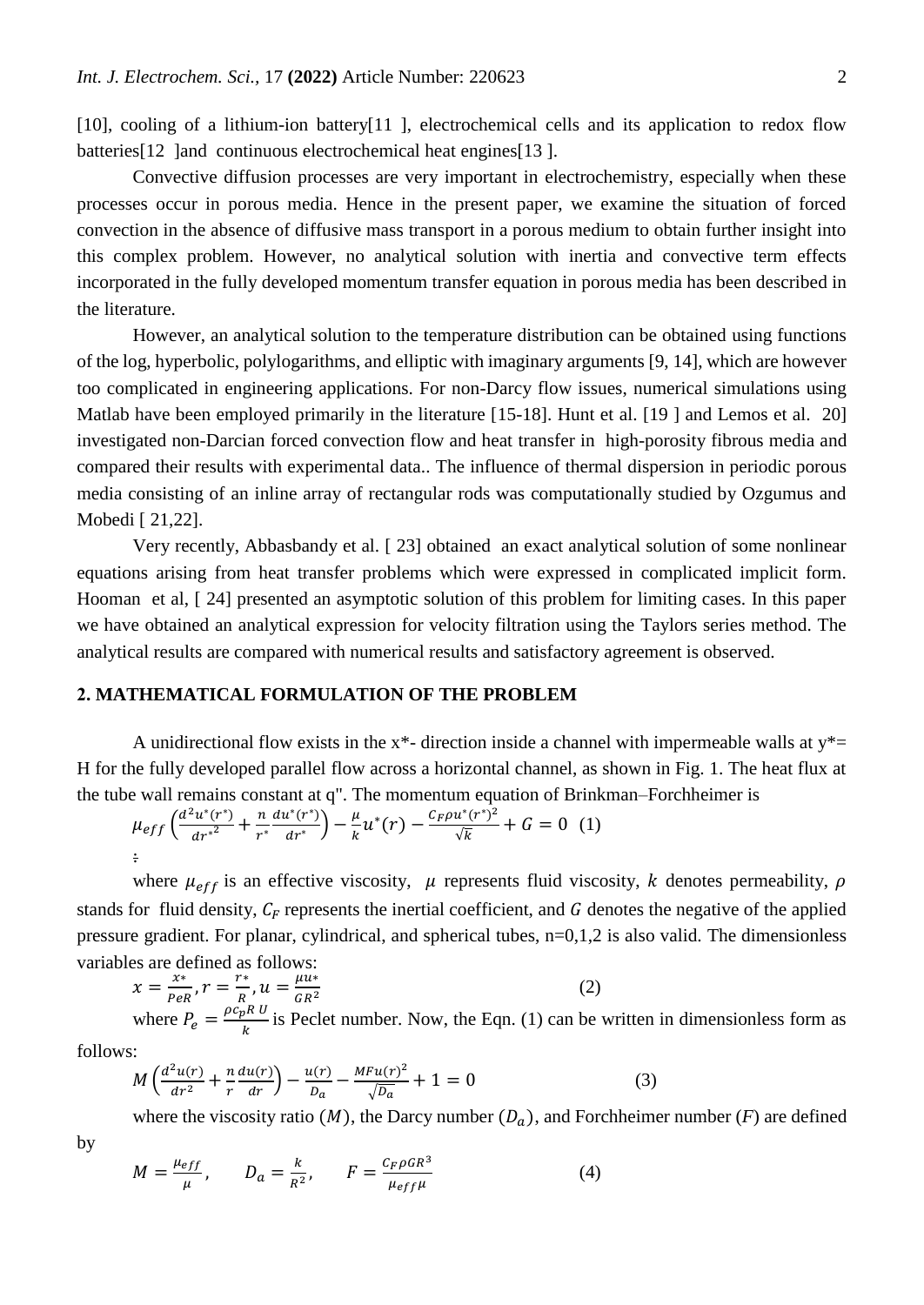

**Figure 1.** Systematic diagram of unidirectional flow in porous-saturated pipe.

Non-slip and symmetry boundary condition for the Eqn. (5) are given by  $u'(0) = 0, u(1) = 0$  (7)

#### **3. ANALYTICAL SOLUTION OF NONLINEAR PROBLEM**

#### *3.1 Taylor's series method*

This section describes the solution of the nonlinear boundary value problem (5) using the Taylors series and Ying Buzu algorithm. Taylor's series method (TSM) [ 25-33] produces a semi-analytical solution in the form of a fast converging series that does not involve linearization. The analytical expression of velocity in the porous saturated duct's overall shape is provided by

$$
u(r) = \sum_{i=0}^{6} \frac{d^{i}u(r)^{i}}{dr^{i}} \Big|_{y=0} = u(0) + \frac{(r) du}{1!} \Big|_{r=0} + \frac{(r)^{2}}{2!} \frac{d^{2}u}{dr^{2}} \Big|_{r=0} + \frac{(r)^{3}}{3!} \frac{d^{3}u}{dr^{3}} \Big|_{r=0} = u(0) + u_{1}(0) \frac{r^{2}}{2!} + u_{2}(0) \frac{r^{4}}{4!} + u_{3}(0) \frac{r^{6}}{6!}
$$
 (8)

The unknown parameter  $u(0)$  can be obtained from the following equation.  $u(0) + u_1(0) \frac{1^2}{2!}$  $\frac{1^2}{2!} + u_2(0) \frac{1^4}{4!}$  $\frac{1^4}{4!} + u_3(0) \frac{1^6}{6!}$ 6!  $= 0$  (9) where

$$
u_1(0) = \frac{s^2 u(0) + F s u(0)^2 - (1/\mu)}{(n+1)}
$$
  
\n
$$
u_2(0) = \frac{3 s (2 F u(0) + s) (s^2 u(0) + F s u(0)^2 - (1/\mu))}{(n+1)(n+3)}
$$
  
\n
$$
u_3(0) = \frac{\left( \left[ (3n+5)(2Fs u(0))(Fu(0) + s) + s^3(n+1) - \frac{2F}{M}(n+3) \right] \right)}{(n+1)^2 (n+3)(n+5)}
$$
  
\n(10)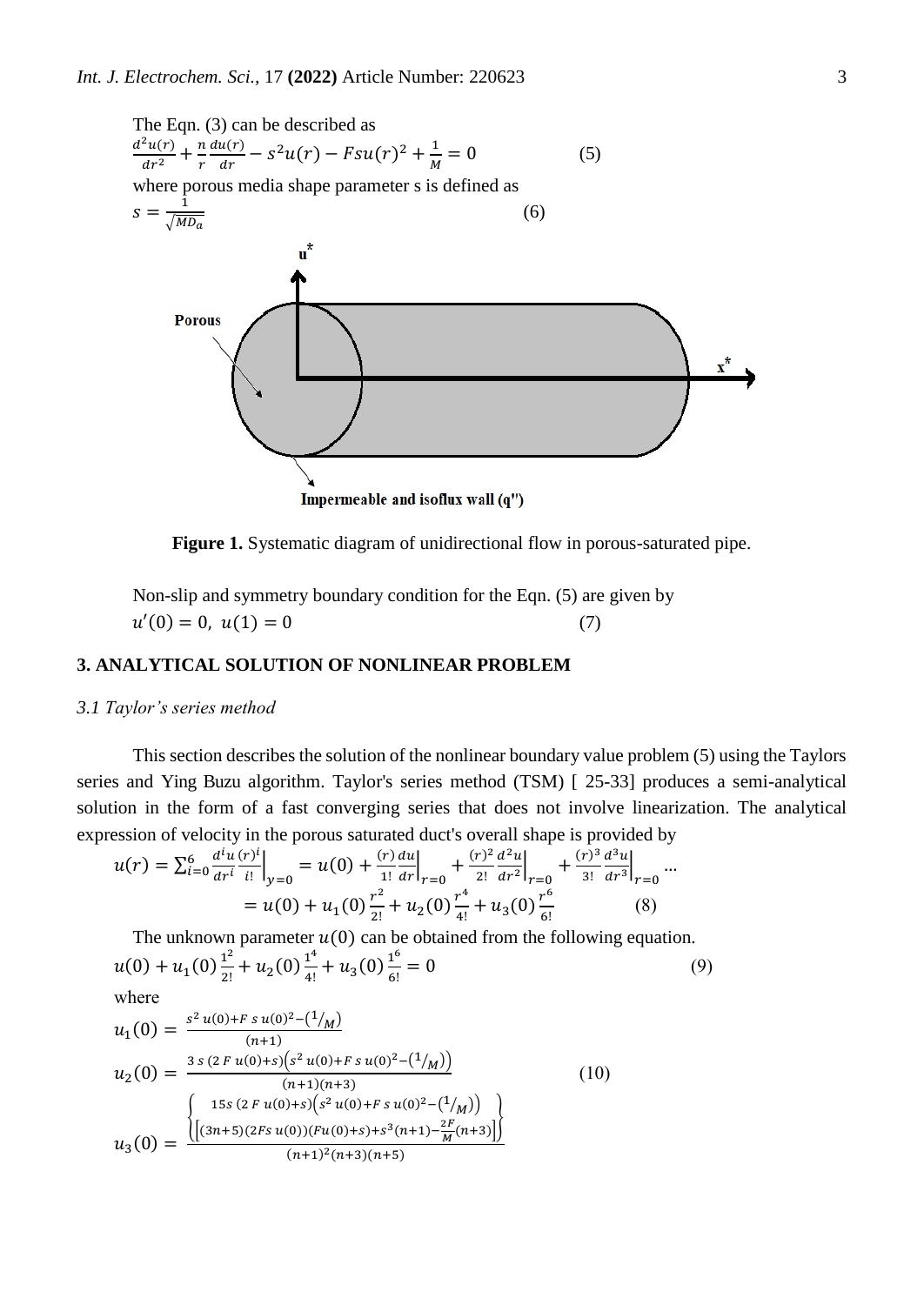The boundary condition  $u(1)=0$  can be used to generate equation (9). The Ying Buzu algorithm, detailed in the following section, can be used to find the unknown parameter  $u(0)$ . The regular false method ( Appendix A ) and the secant algorithm (Appendix B) were also used to determine this parameter. Ying Buzu algorithm method presented in this paper offer an extremely fast convergent result.

#### *3.2. The Ying Buzu algorithm*

A brief introduction to the Ying Buzu algorithm is given in Ref [ 34], and this algorithm is applied to solve nonlinear oscillators [35-41] and fractal vibration systems [ 42,43]. Recently He used an ancient Chinese algorithm [ 44-46] to solve the nonlinear equations. The basic concept of this algorithm is given below. Considering the nonlinear differential equation:

| $u''(r) + F(u(r)) = 0$                                                                   |      |      | (11) |  |
|------------------------------------------------------------------------------------------|------|------|------|--|
| The boundary conditions are.                                                             |      |      |      |  |
| $u'(a) = \alpha$                                                                         |      | (12) |      |  |
| $u(b) = \beta$                                                                           | (13) |      |      |  |
| where $\alpha$ h are the terminal naints of the houndary $\alpha$ h and $\alpha$ $\beta$ |      |      |      |  |

where *a*, *b* are the terminal points of the boundary [*a*, *b*] and  $\alpha$ ,  $\beta$  are the given real numbers.

Here  $u(a)$  (This is equal  $u(0)$  in the Eqn. (9)) is unknown parameter. We can obtain this parameter using Ying Buzu algorithm as follows: We can assume the initial guess of  $u(a)$  as

 $u_1(a) = a_1, u_2(a) = a_2$  (14)

where  $a_1$  and  $a_2$  are taken as the positive values and less than b. Using the initial conditions given in Eqn. (12) and Eqn. (13), we can obtain the terminal values:

$$
u_1(b) = \beta_1, u_2(b) = \beta_2 \tag{15}
$$

According to the Ying Buzu algorithm [ 36-41] and fractal vibration systems [ 42,43]. Recently He used an ancient Chinese algorithm [ 44-46] and [ 42,43] the initial guess can be updated as

$$
u(a)_{estimate} = a_3 = \frac{u_1(a)(u(b) - u_2(b)) - u_2(a)(u(b) - u_1(b))}{(u(b) - u_2(b)) - (u(b) - u_1(b))}
$$
  
= 
$$
\frac{a_1(\beta - \beta_2) - a_2(\beta - \beta_1)}{(\beta - \beta_2) - (\beta - \beta_1)}
$$
 (16)

For these experimental value of parameter  $s = 0.5, F = 1$  and  $M = 1$ , we assume the initial guess for the problem (Eqn. (5)) as follows:

$$
u_1(0) = 0.4, u_2(0) = 0.5 \tag{17}
$$

We get the following result from the Eqn.(8)

$$
u_1(r) = 0.4 - 0.41r^2 - 0.02221r^4 - 0.002320r^6 + 0.0001895r^8 + ... \tag{18}
$$

$$
u_2(r) = 0.5 - 0.375r^2 - 0.02344r^4 - 0.001758r^6 + 0.0001805r^8 + ... \tag{19}
$$

From the above equation, we get  $u_1(1) = -0.02969$  and  $u_2(1) = 0.1035$  respectively. Using Eqn. (17)

$$
u_{3 (estimate)}(0) = \frac{u_{1}(0)(u(1) - u_{2}(1)) - u_{2}(0)(u(1) - u_{1}(1))}{(u(1) - u_{2}(1)) - (u(1) - u_{1}(1))}
$$
  
= 
$$
\frac{0.4(0 - 0.1035) - 0.5(0 + 0.02969)}{(0 - 0.1035) - (0 + 0.02969)} = 0.4227
$$
 (20)  
Now using Eqn. (18), we get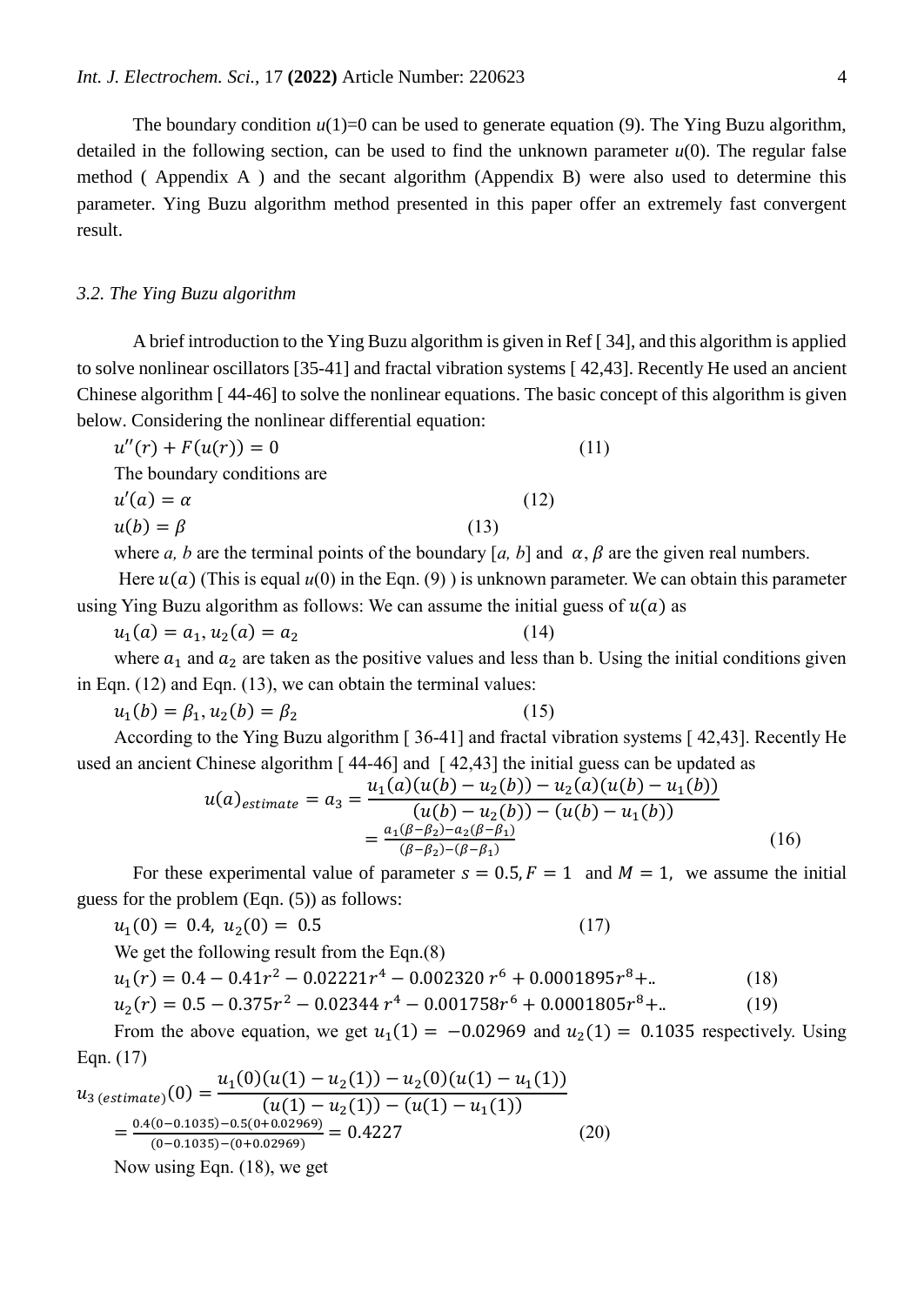$$
u_3(1) = 0.0004\tag{21}
$$

This result is very close to  $u(1) = 0$  with a relative error of 0.04%. Hence using the first iteration we get

$$
u(r) = 0.4227 - 0.4025 r^2 - 0.02256 r^4 - 0.002194 r^6 + 0.0001885 r^8 \dots \tag{22}
$$

We can continue the iteration process to obtain a higher accuracy.

#### *3.3 Previous result for planar geometry*

For instance

Abbasbandy et al. [ 23] obtained the dimensionless filtration velocity for planar geometry in implicit form as follows:

$$
r = G(u; s, F, M, u(0)) = \int_{u}^{u(0)} \frac{d\theta}{\sqrt{s^2 u^2 + \frac{2}{3} F s u^2 - \frac{2}{M} u - s^2 u(0)^2 - \frac{2}{3} F s u(0)^3 + \frac{2}{M} u(0)}}
$$
(23)

$$
G(u: 1,1,1, u(0)) =
$$
\n
$$
\frac{\sqrt{\frac{(A_1)^2}{3+6u(0)+A_1}}}{A_1} - \frac{-3-6u(0)+A_1}{A_1}Eliptic \ F\left(\sqrt{\frac{3+6u(0)+A_1}{2A_1}}, \sqrt{\frac{2A_1}{3+6u(0)+A_1}}\right) A_2\right)
$$
\n
$$
3\sqrt{\frac{3+2u(0)+A_1+4u}{A_1}}, \sqrt{u_0-u}\sqrt{\frac{-3-2u(0)+A_1+4u}{A_1}} \times
$$
\n
$$
Eliptic \ F\left(\sqrt{\frac{3+2u(0)+A_1+4u}{A_1}}, \sqrt{\frac{2A_1}{3+6u(0)+A_1}}\right) A_3\right)
$$
\nwhere\n
$$
A_1 = \sqrt{57 - 12u(0) - 12u(0)^2}
$$
\n
$$
A_2 = \sqrt{19u^2 - 18u + 6u^3 - 6u(0)^3 + 18u(0) - 9u(0)^2}, \quad A_3 = \sqrt{-2u(0) + 2 - 2u(0)^2}
$$

And Elliptic *F* is the incomplete elliptic integral of the first kind defined as follows: Eliptic F  $(z, k) = \int_0^1 \frac{d\tau}{\sqrt{1 - z^2} \sqrt{1 - z^2}}$  $\sqrt{1-\tau^2}\sqrt{1-k^2\tau^2}$ 1  $\frac{u}{\sqrt{1-\tau^2}\sqrt{1-k^2\tau^2}}$  (25)

#### **4. DISCUSSION**

Eqn. (8) represent the new analytical expression for the velocity in porous media for all experimental values of parameters such as viscosity ratio (M), shape factor (s) and drag coefficient or Forchheimer number (F). Our obtained analytical result for the filtration velocity is very simple and easily computable compared to the previous result reported by Abbasbandy et al. [ 23] and presented in Eqn. (23).

# *4.1 validation of analytical methods.*

Method validation is an essential part of developing reference methods. The value of  $u(0)$ , which is obtained from ancient Chinese algorithm used in the present paper, is compared with the previous result reported by Abbasbandy et al. [ 23] and simulation results for various values of the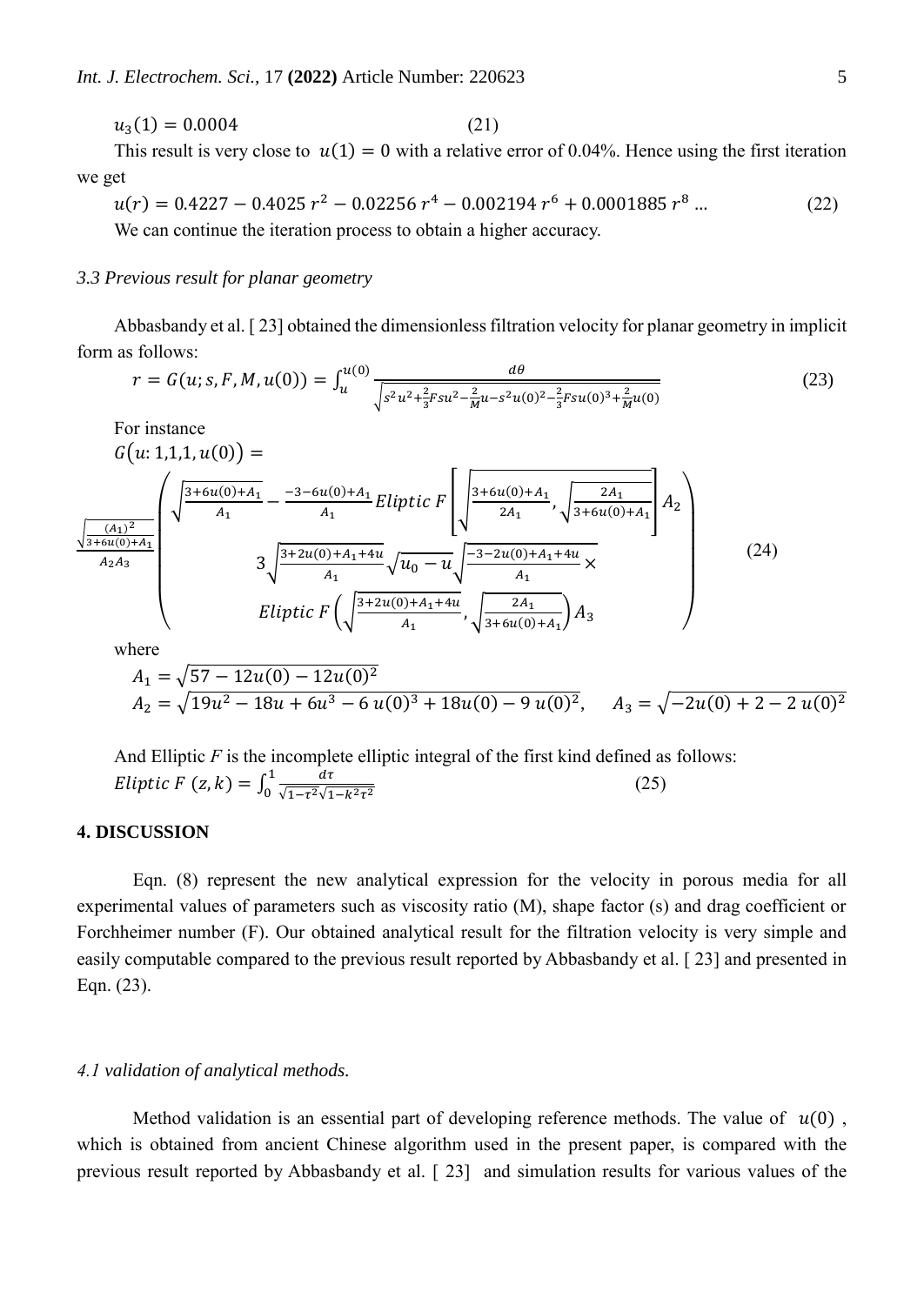parameters F, M and s are outlined in Tables 1-2. A satisfactory agreement is noted between the present work and those presented previously by Abbasbandy et al [23].

**Table 1.** Comparison of simulations values of  $u(0)$  with previous result [23] and this work (Taylor's series with ancient algorithms) for various values of Forchheimer number (F) when  $M =$  $s = 1$ 

|                | u(0)            |                                        |                                    |                        |                               |
|----------------|-----------------|----------------------------------------|------------------------------------|------------------------|-------------------------------|
| $\mathbf{F}$   | Numerical       | <b>TSM &amp;ACA</b><br>This work $(8)$ | Abbasbandy<br>$[23]$ using<br>(24) | Error $\%$<br>TSM &ACA | Error $\%$<br>Abbasbandy [23] |
| $\theta$       | 0.3519          | 0.3519                                 | 0.3519                             | 0.00                   | 0.00                          |
|                | 0.3239          | 0.3239                                 | 0.3238                             | 0.03                   | 0.03                          |
| $\overline{2}$ | 0.3026          | 0.3026                                 | 0.3026                             | 0.00                   | 0.00                          |
| 3              | 0.2857          | 0.2857                                 | 0.2857                             | 0.00                   | 0.00                          |
| $\overline{4}$ | 0.2717          | 0.2717                                 | 0.2717                             | 0.00                   | 0.00                          |
| 5              | 0.2598          | 0.2598                                 | 0.2598                             | 0.00                   | 0.00                          |
| 6              | 0.2496          | 0.2497                                 | 0.2494                             | 0.04                   | 0.08                          |
|                | 0.2406          | 0.2407                                 | 0.2406                             | 0.04                   | 0.00                          |
| 8              | 0.2326          | 0.2327                                 | 0.2326                             | 0.04                   | 0.00                          |
| 9              | 0.2254          | 0.2255                                 | 0.2254                             | 0.04                   | 0.00                          |
| 10             | 0.2190          | 0.2191                                 | 0.2190                             | 0.05                   | 0.00                          |
|                | Average % error |                                        |                                    | 0.02                   | 0.01                          |

**Table 2.** Comparison of simulation values of  $u(0)$  with previous result [19] and this wok (Taylor's series with ancient Chinese algorithms) for various values of shaped parameter (s) when  $M =$  $F = 1$ 

|          |                 | u(0)            |                          |                    |                 |
|----------|-----------------|-----------------|--------------------------|--------------------|-----------------|
| S        | Numerical       | TSM & ACA       | Abbasbandy               | Error $%$          | Error $\%$      |
|          |                 | This work $(8)$ | $\lceil 23 \rceil$ using | <b>TSM&amp;ACA</b> | Abbasbandy [23] |
|          |                 |                 | (24)                     |                    |                 |
| $\theta$ | 0.5000          | 0.5000          | 0.5000                   | 0.00               | 0.00            |
| 0.5      | 0.4227          | 0.4227          | 0.4227                   | 0.00               | 0.00            |
| 1.0      | 0.3239          | 0.3239          | 0.3238                   | 0.00               | 0.03            |
| 1.5      | 0.2384          | 0.2384          | 0.2384                   | 0.00               | 0.00            |
| 2.0      | 0.1744          | 0.1745          | 0.1744                   | 0.06               | 0.00            |
| 2.5      | 0.1292          | 0.1292          | 0.1292                   | 0.00               | 0.00            |
| 3.0      | 0.0976          | 0.0976          | 0.0976                   | 0.00               | 0.00            |
| 3.5      | 0.0753          | 0.0753          | 0.0753                   | 0.00               | 0.00            |
| 4.0      | 0.0594          | 0.0594          | 0.0594                   | 0.00               | 0.00            |
| 4.5      | 0.0478          | 0.0478          | 0.0478                   | 0.00               | 0.00            |
| 5.0      | 0.0392          | 0.0392          | 0.0392                   | 0.00               | 0.00            |
|          | Average % error |                 |                          | 0.01               | 0.00            |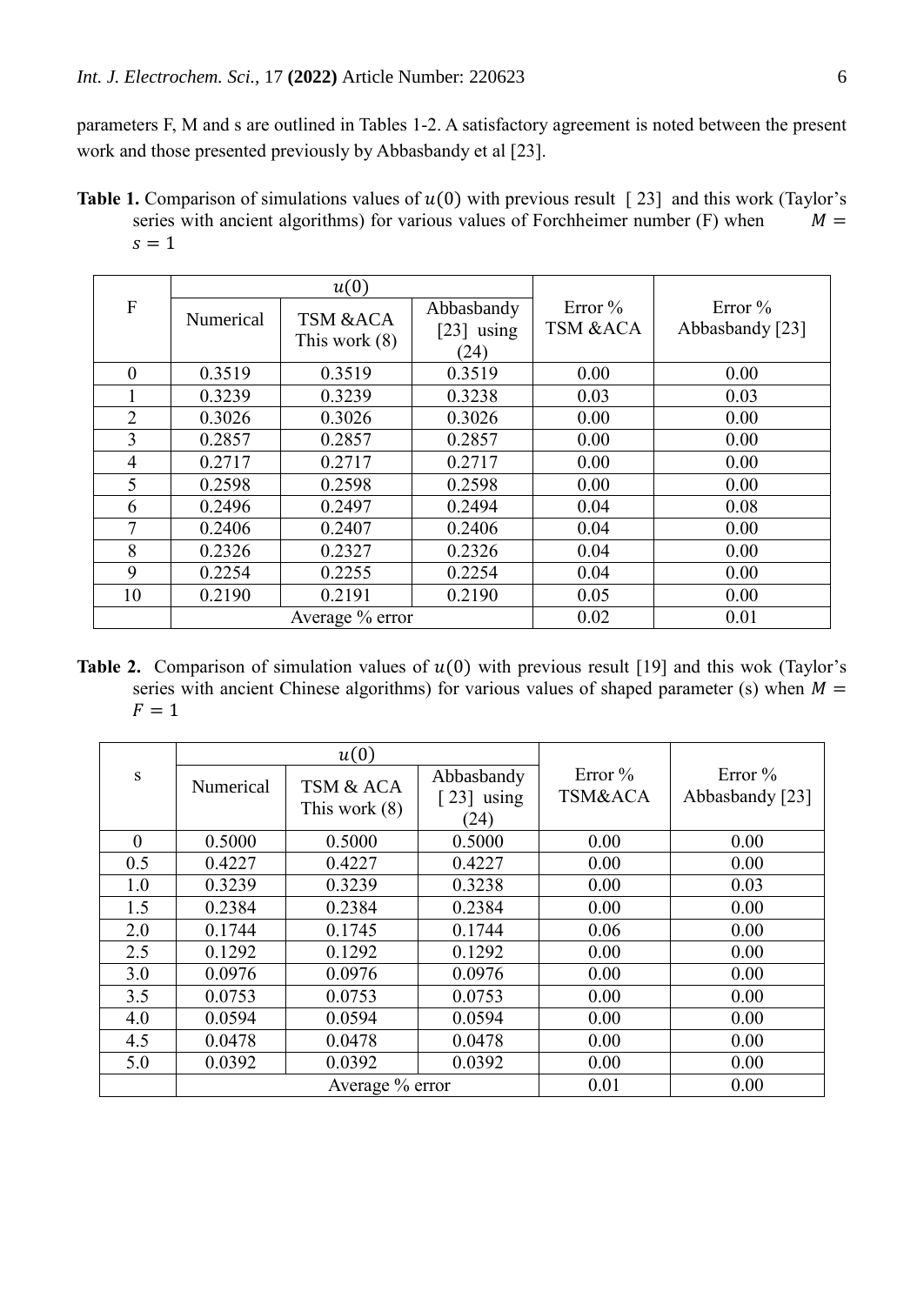Table 3 shows a comparison of u(0) with simulation results and our results from the Ancient Chinese algorithm, the Regular- Falsi algorithm, and the Secant technique for various experimental values parameters.

**Table 3.** Comparison of  $u(0)$  with simulation results and our result obtained from Ancient Chinese algorithm, Regular- Falsi algorithm & Secant method for various experimental values parameters.

|                |   |   | Taylor's series and Algorithm |                                 |            |              |      |
|----------------|---|---|-------------------------------|---------------------------------|------------|--------------|------|
|                |   |   | The initial guess of          | Corresponding terminal values   | *Estimated | Numerical    |      |
| F              | s | М | u(0)                          | u(1)                            | value of   | value $u(0)$ | Err% |
|                |   |   |                               |                                 | u(0)       |              |      |
| $\Omega$       |   |   | $u(0) = 0.3$ and 0.4          | $u(1) = -0.0802, u(1) = 0.0742$ | 0.3519     | 0.3519       | 0.00 |
|                |   |   | $u(0) = 0.3$ and 0.35         | $u(1) = -0.0443, u(1) = 0.0494$ | 0.3236     | 0.3236       | 0.09 |
| $\mathfrak{D}$ |   |   | $u(0) = 0.29$ and 0.31        | $u(1) = -0.2073, u(1) = 0.0162$ | 0.3026     | 0.3026       | 0.00 |
| 3              |   |   | $u(0) = 0.25$ and 0.3         | $u(1) = -0.0849, u(1) = 0.0359$ | 0.2851     | 0.2851       | 0.21 |
| 4              |   |   | $u(0) = 0.25$ and 0.3         | $u(1) = -0.0581, u(1) = 0.0813$ | 0.2708     | 0.2708       | 0.33 |
| 5              |   |   | $u(0) = 0.23$ and 0.27        | $u(1) = -0.0859, u(1) = 0.0313$ | 0.2593     | 0.2593       | 0.19 |
|                |   |   |                               |                                 |            | Average      | 0.14 |

**\*** Ancient Chinese algorithm, Regular- Falsi algorithm & Secant method

# *4.2 Effect of the parameters on velocity field.*

The velocity gradient at the near-wall region depends upon the parameters F, M and s. The velocity field is often dominated by buoyancy forces when the forced flow is weak, but the acceleration generated by buoyancy forces deflects the main flow toward the heat source. Figures  $2(a)$  to  $2(c)$ illustrate the behaviour of the velocity profiles for different values of the F, M and s. The analytical results show that decreasing the values of F, M and s results in an increasing velocity. The velocity profile for  $s \le 0.1$  or  $M \le 1$  is closer to that of clear flow and represents a parabola. In contrast, for  $s \ge$ 10 or  $M \ge 50$ , the velocity profile is flattened and approaches the Darcy flow, as seen in Figures 2a and 2d. From Figure 2(d), it is observed that an increase in the value of n results in a decrease in velocity field. When F=0 and s is large the velocity tends to Darcy flow.

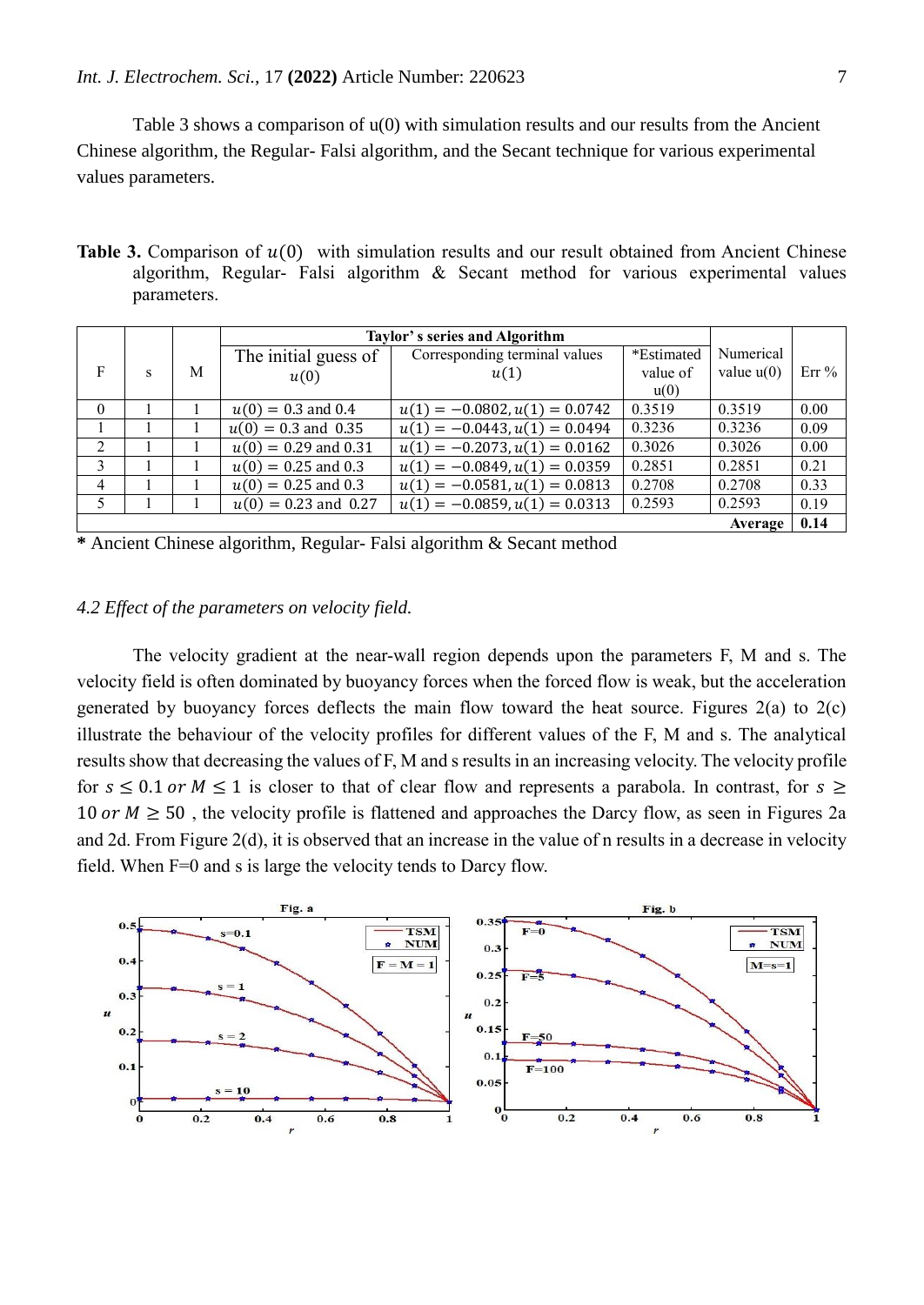

**Figure 2.** Plot of the analytical expression for  $u(r)$  when  $M = F = 1$  for different porous media shaped parameter.

#### **5. CONCLUSIONS**

The effects of thermal dispersion on fully developed forced convection in a porous-saturated pipe were investigated**.** A nonlinear boundary value problem arising from forced convection in a poroussaturated conduit is solved using the Taylors series and the Ying Buzu algorithm. The velocity profile is expressed in terms of a simple power series. The effects of the parameter on the velocity field are also discussed. The temperature and Nusselt number are calculated as a function of the critical factors, including the thermal dispersion coefficient, using this analytical expression of velocity. The velocity profile is investigated using numerical techniques (Matlab). Analytical results are compared to simulation results, and there is satisfactory agreement.

#### FUNDING

This research did not receive any specific grant from funding agencies in the public, commercial, or not –for-profit sectors.

#### CREDIT AUTHORSHIP CONTRIBUTION STATEMENT

K. Lakshmi Narayanan: Data curation, Software, Formal analysis, Writing- original draft, R. Shanthi: Data curation, Software, Formal analysis, Ramu Usha Rani: Formal analysis, Writing- original draft, Visualization, Formal analysis, Investigation, Michal E. G. Lyons: Investigation, Validation, Lakshamanan Rajendran: Formal analysis, Investigation, Writing - review & editing, Conceptualization, Methodology, Resources, Project administration, Supervision.

## DECLARATION OF COMPETING INTEREST

The authors declare that they have no known competing financial interests or personal relationships that could have appeared to influence the work reported in this paper.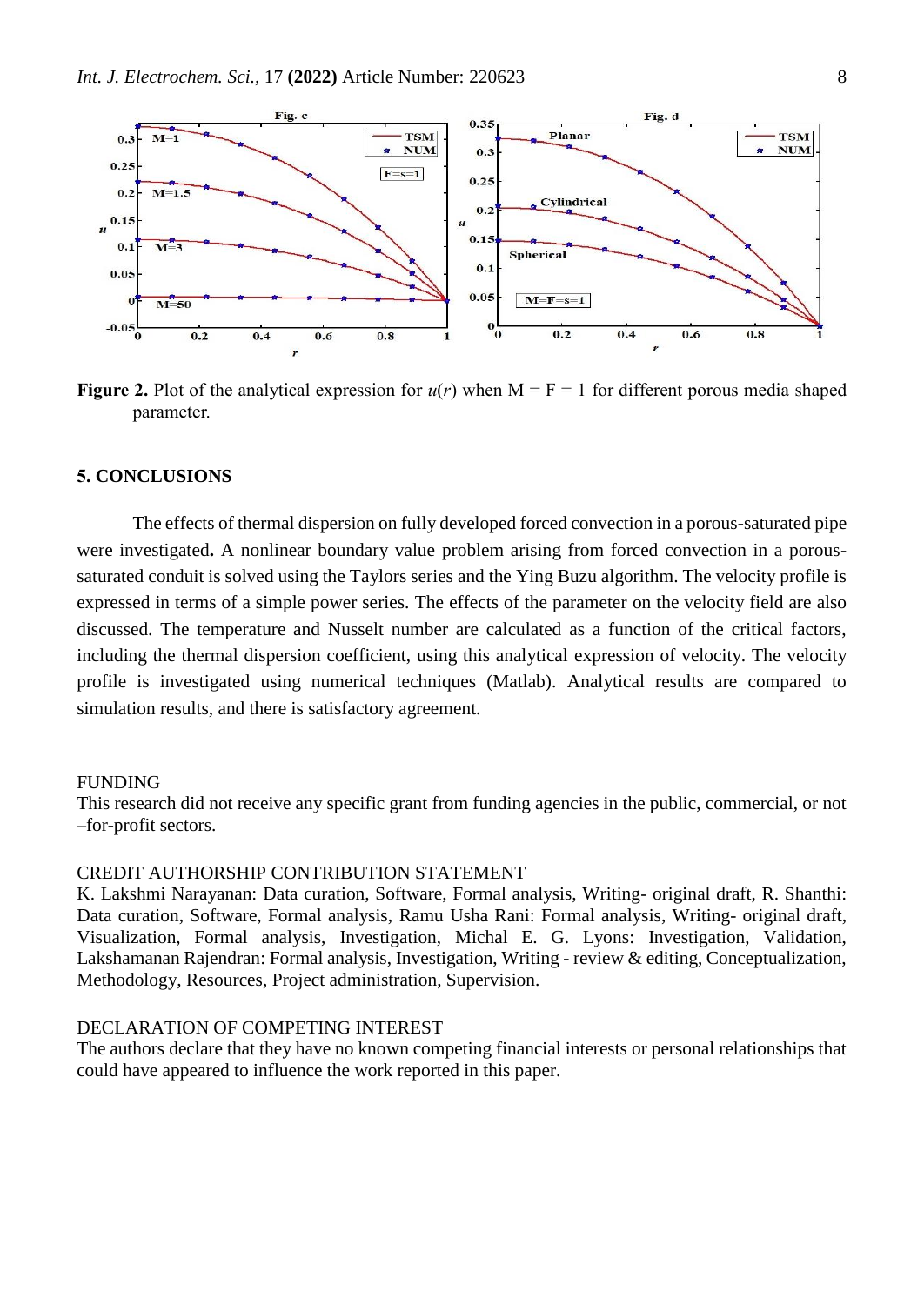# ACKNOWLEDGEMENT

The authors are grateful for the reviews provided by the editors and the external reviewers. Their valuable comments were vital to improve the manuscript. The authors also thank Shri J. Ramachandran, Chancellor, Col. Dr. G.Thiruvasagam, Vice-Chancellor and Dr. M. Jayaprakashvel, Registrar, Academy of Maritime Education and Training (AMET), Chennai, Tamil Nadu, India, for their encouragement.

# NOMENCLATURE:

| Symbols                    | Meaning                                                  | Units                 |
|----------------------------|----------------------------------------------------------|-----------------------|
| $\mathcal{C}_{0}$          | Constant                                                 | None                  |
| $C_F$                      | Inertial coefficient                                     | None                  |
| $c_p$                      | Specific heat at constant pressure                       | $J kg^{-1}K^{-1}$     |
| $D_a$                      | Darcy number, $\frac{K}{\mu^2}$                          | None                  |
| $\boldsymbol{F}$           | Forchheimer number                                       | None                  |
| G                          | Negative of the applied pressure gradient                | $Pa m^{-1}$           |
| $\boldsymbol{k}$           | Effective thermal conductivity                           | $W m^{-1} K^{-1}$     |
| $k_f$                      | Fluid thermal conductivity                               | $W m^{-1} K^{-1}$     |
| $\cal K$                   | permeability                                             | m <sup>2</sup>        |
| M                          | $\frac{\mu_{eff}}{n}$ Dimensionless parameter            | None                  |
| Nu                         | Nusselt number                                           | None                  |
| $\mathcal O$               | Symbol for order of magnitude                            | None                  |
| $P_e$                      | Peclet number                                            | None                  |
| $P_r$                      | Prandtl number                                           | None                  |
| $\overline{P_{r_f}}$       | Fluid Prandtl number                                     | None                  |
| $\overline{q''}$           | Wall heat flux                                           | $\overline{W} m^{-2}$ |
| $\overline{R}$             | Tube radius                                              | m                     |
| Re                         | Pore-Reynolds number                                     | None                  |
| S                          | Porous media shape parameter, $(MDa)^{-\frac{1}{2}}$     | None                  |
| $\overline{T}^*$           | Temperature                                              | $\cal K$              |
| $T_m$                      | Bulk mean temperature                                    | K                     |
| $T_w$                      | Downstream wall temperature                              | K                     |
| $\boldsymbol{\mathcal{u}}$ | Dimensionless filtration velocity $\frac{\mu u^*}{GH^2}$ | None                  |
| $u^*$                      | Filtration velocity                                      | $\,m$                 |
| $\hat{u}$                  | $u^*/U$                                                  | None                  |
| $\cal U$                   | Mean velocity                                            | $m s^{-1}$            |
| $x^*$                      | Longitudinal coordinate                                  | $\,m$                 |
| $\mathcal{X}$              | Dimensionless longitudinal coordinate,                   | None                  |
|                            | $x^*/PeH$                                                |                       |
| $r^*$                      | Radial coordinate                                        | $\,m$                 |
| $\boldsymbol{r}$           | Dimensionless radial coordinate<br>$r^*/R$               | None                  |
| $C$ rook $S$ vmbols        |                                                          |                       |

Greek Symbols

| $\sim$ | ه امام سمت<br><b>Stretched</b><br>variable<br>.<br>. | ---<br><b>None</b> |
|--------|------------------------------------------------------|--------------------|
|        |                                                      |                    |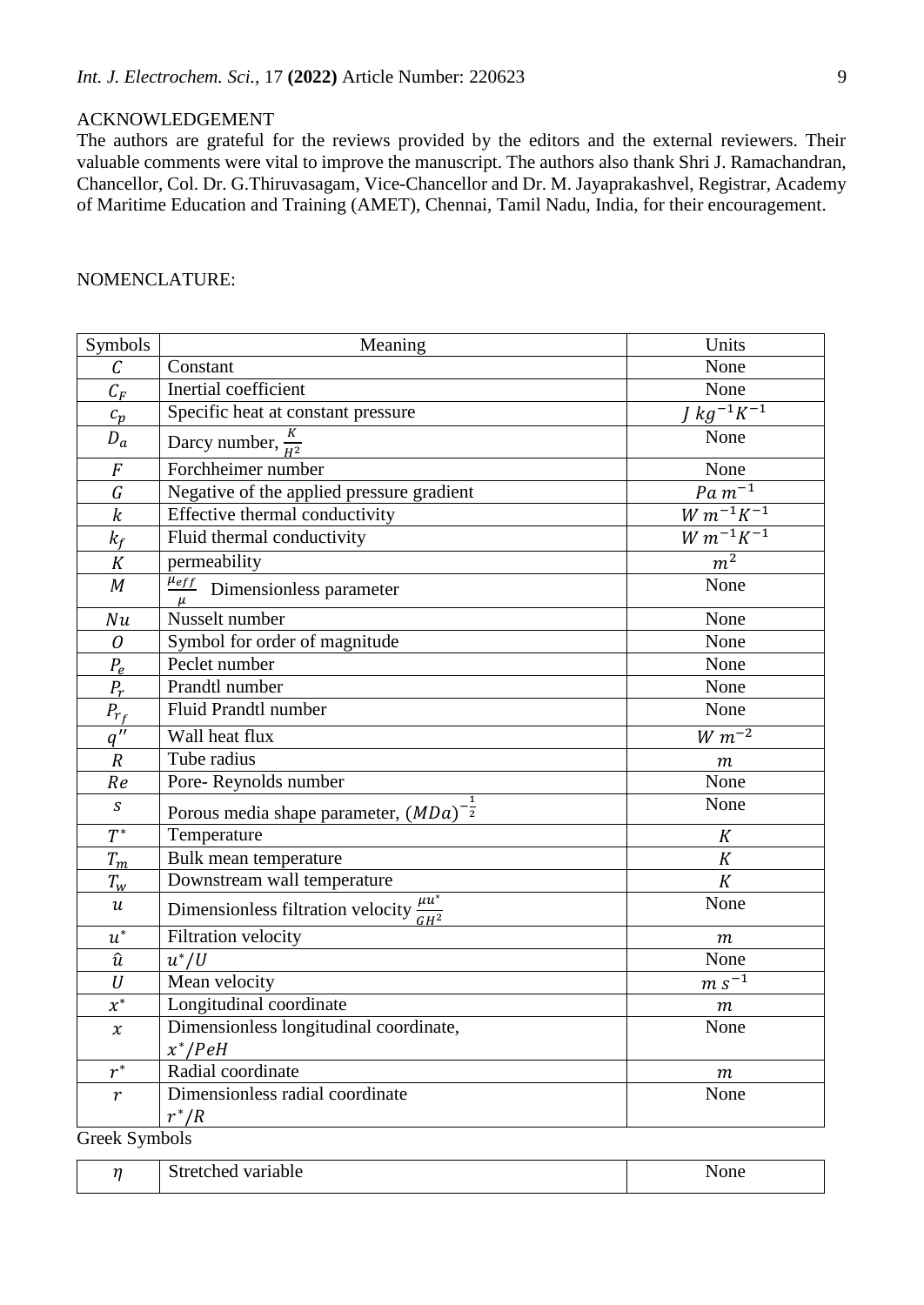| ν           | Dimensionless number ( $\gamma$ =0.025) | None           |
|-------------|-----------------------------------------|----------------|
| $\theta$    | Effective viscosity                     | $Ns m^{-2}$    |
| $\mu$       | Fluid viscosity                         | $Ns m^{-2}$    |
| $\mu_{eff}$ | Effective viscosity                     | $Ns~m^{-2}$    |
| $\rho$      | Fluid density                           | $kg \, m^{-3}$ |
| Subscript   |                                         |                |
| Prime       | Differentiation with respect to $y$     | None           |

#### **APPENDIX-A: REGULAR-FALSI ALGORITHM**

This method is also known [47-50] as False position method. Consider the equation  $u(r) = 0$ and assume that  $u(a)$  and  $u(b)$  have opposite signs. Also let  $a < b$  by taking the boundary [a,b] =[0,1]. The general formula in regular-falsi method is

 $r_1 = \frac{au(b)-bu(a)}{u(b)-u(a)}$  $u(b)-u(a)$ (A1) For example, take  $a = 0.2$ ,  $b = 0.3$ , and  $u(a)u(b) < 0$ . When  $a = 0.2$  we get from Eqn. (2.1)  $u(r) = 0.2 - 0.2325r^2 - 0.006539r^4 - 0.0006690r^6 + \cdots$  (A2) When  $b = 0.2$  we get from Eqn. (8)  $u(r) = 0.3 - 0.2200r^2 - 0.007563r^4 - 0.0005567r^6 + \cdots$  (A3) Also  $u(a) = -0.03837$  and  $u(b) = 0.07299$  $r_1 = \frac{au(b)-bu(a)}{u(b)-u(a)}$  $\frac{u(b)-bu(a)}{u(b)-u(a)} = \frac{0.2(0.07299)-0.3(-0.03837)}{(0.07299)-(-0.03837)}$  $\frac{(0.07299) - (0.3837)}{(0.07299) - (-0.03837)} = 0.2344$  (A4) The regular- falsi process, using Eqn. (8) results in  $u(1) = -0.0003$  (A5) Which derivates the exact value of  $u(1) = 0$  with a relative error of 0.03%. Now  $u(r)$  becomes  $u(r) = 0.2324 - 0.1784 r^2 - 0.01633 r^4 - 0.0002195 r$  $(A6)$ 

## **APPENDIX-B: SECANT METHOD**

The secant line is defined using two points on the graph of  $u(r)$ , as opposed to a tangent line that requires information at only one point on the graph, it is necessary to choose two initial iterates  $r_0$ , and  $r_1$  [ 51-54]. Then the next iterate  $r_2$  is then obtained by computing the *r*-value at which the secant line passing through the points  $(r_0, u(r_0))$  and  $(r_1, u(r_1))$  has a r-coordinate of zero. However, in many other cases, it is expensive to compute the first derivative, and the above methods are still restricted in practical applications. The well-known secant method is given by

$$
r_{n+1} = r_n - \frac{r_n - r_{n-1}}{u(r_n) - u(r_{n-1})} u(r_n)
$$
  
When  $n=0$ , this result becomes  

$$
r_2 = r_1 - \frac{u(r_1)(r_1 - r_0)}{u(r_1) - u(r_0)}
$$
(B2)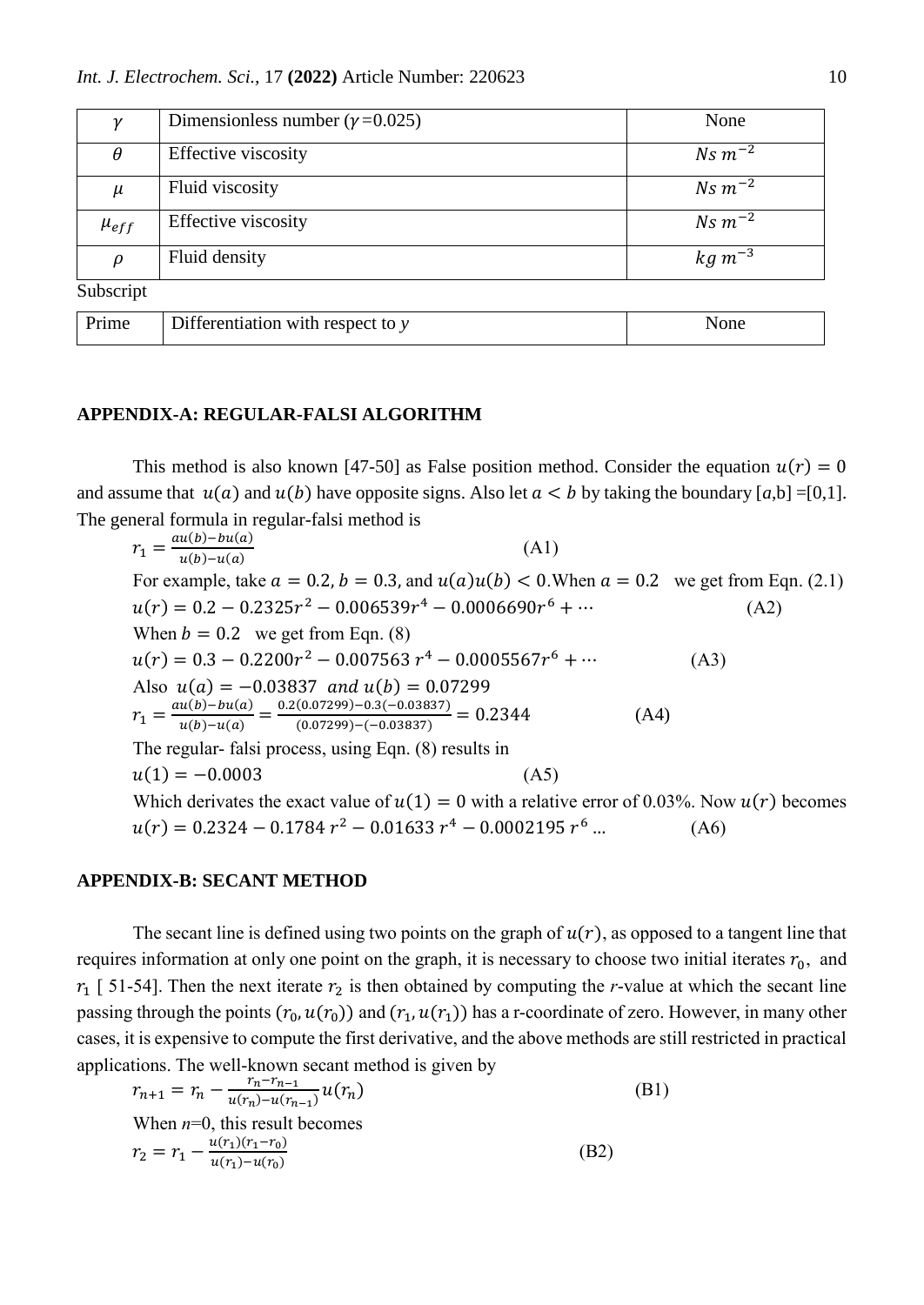For example, assume that  $r_0 = 0.2$ ,  $r_1 = 0.3$ , and  $u(r_0)u(r_1) < 0$ . When  $r_0 = 0.2$  we get from Eqn. (8)  $u(r) = 0.2 - 0.155r^2 - 0.003588r^4 - 0.0002486r^6 + \cdots$  (B3) Consequently, we get from Eqn  $(8)$  when  $u(0)=0.3$  $u(r) = 0.3 - 0.14667r^2 - 0.004033r^4 - 0.0002033r^6 + \cdots$  (B4) We get  $u(r_1) = -0.06421$  for  $u(0) = 0.2$ ,  $u(r_2) = 0.04176$  for  $u(0) = 0.3$ Now the estimated value of r become  $r_1-r_0$ 0.04176 (0.2−0.1)

$$
r_2 = r_1 - \frac{r_1 - r_0}{u(r_1) - u(r_0)} u(r_1) = 0.2 - \frac{0.04176 (0.2 - 0.1)}{0.04176 - (-0.06421)} = 0.1606
$$
 (B5)

The Secant process using Eqn. (B5) results in

$$
u(1) = -0.0002
$$
 (B6)

This value is very close the exact value of  $u(1) = 0$  with a relative error of 0.02%.

$$
u(r) = 0.1606 - 0.1356 r^2 - 0.008958 r^4 - 0.0001560 r^6 + \cdots
$$

# **References**

- 1. K. Hooman, A.A. Ranjbar-Kani*, Int. Commun. Heat Mass Transf.,* 3 (2003) 1015.
- 2. K. Hooman, H. Gurgenci, *Transp. Porous Media*, 84 (2010) 257.
- 3. M. Odabaee, K. Hooman, *Int. Commun. Heat Mass Transf.,* 38 (2011) 838.
- 4. Y. Mahmoudi, *Int. Commun. Heat Mass Transf.,* 85 (2015) 524.
- 5. M.H. Sadafi, I. Jahn, K. Hooman, *Appl. Therm. Eng.,* 105 (2016) 1061.
- 6. B. Buonomo, G. Lauriat, O. Manca, S. Nardini, *Int. Commun. Heat Mass Transf.,* 98 (2016) 484.
- 7. K. Hooman, M.R. Malayeri, *Energy Convers. Manag.,* 117 (2016) 475.
- 8. S. Mancin, A. Diani, L. Doretti, K. Hooman, L. Rossetto, *Int. J. Therm. Sci.,* 90 (2015) 79.
- 9. D.A. Nield, A. Bejan, Convection in Porous Media, 4th ed., Springer, (2013) New York.
- 10. Novev K. Javor , Richard G. Compton , *Curr. Opin. Electrochem.,* 7 (2018) 118.
- 11. Wei Tong, Karthik Somasundaram, Erik Birgersson, Arun S. Mujumdar, Christopher Yap, *Appl. Therm. Eng.,* 99 (2016) 672.
- 12. Javier Rubio-Garcia, Anthony Kucernak, Alexandra Charleson, *Electrochem. Commun.,*93 (2018) 128.
- 13. Andrey D. Poletayev, Ian S. McKay, William C. Chueh, Arun Majumdar, *Energy Environ. Sci.,* 11 (2018) 2964.
- 14. M. Kaviany, *Int. J. Heat Mass Transf.,* 28 (1985) 851.
- 15. A.V. Kuznetsov, *Acta Mech.* 145 (2000) 35.
- 16. V.V. Calmidi, R.L. Mahajan, *ASME J. Heat Transfer,* 122 (2000) 557.
- 17. A. Nakayama, F. Kuwahara, Y. Kodama, *J. Fluid Mech.,* 563 (2006) 81.
- 18. C. Yang, A. Nakayama, *Int. J. Heat Mass Transf.,* 53 (2010) 3222.
- 19. M.L. Hunt, C.L. Tien, *Int. J. Heat Mass Transf.*, 31 (1988) 301.
- 20. M.H.J. Pedras, M.J.S. de Lemos, *Int. J. Heat Mass Transf.*, 51 (2008) 5359.
- 21. T. Özgümü\_, M. Mobedi, Ü. Özkol, A. Nakayama, *Appl. Mech. Rev.,* 65 (2013) 031001; C. Moyne, S. Didierjean, H.P. Amaral Souto, O.T. da Silveira, *Int. J. Heat Mass Transf.*, 43 (2000) 3853.
- 22. T. Özgümüs\_, M. Mobedi, *Int. J. Therm. Sci.,* 104 (2016) 135.
- 23. S. Abbasbandy, E. Shivanian, I. Hashim, *Commun. Nonlinear Sci. Numer. Simul.,* 16 (2011) 3981.
- 24. K. Hooman. J. Li, M. Dahari, *Therm. Sci, Eng. Prog.,* 2 (2017) 64.
- 25. L.H. Zhou, and J.H. He, *Math. Comput. Appl.,* 15 (2010) 930.
- 26. C.H. He, Y Shen, F.Y. Ji, J.H. He, *Fractals*, 28 (2020) 2050011.
- 27. J. H. He, F.Y. Ji, *J. Math. Chem.,* 57 (2019) 1932.